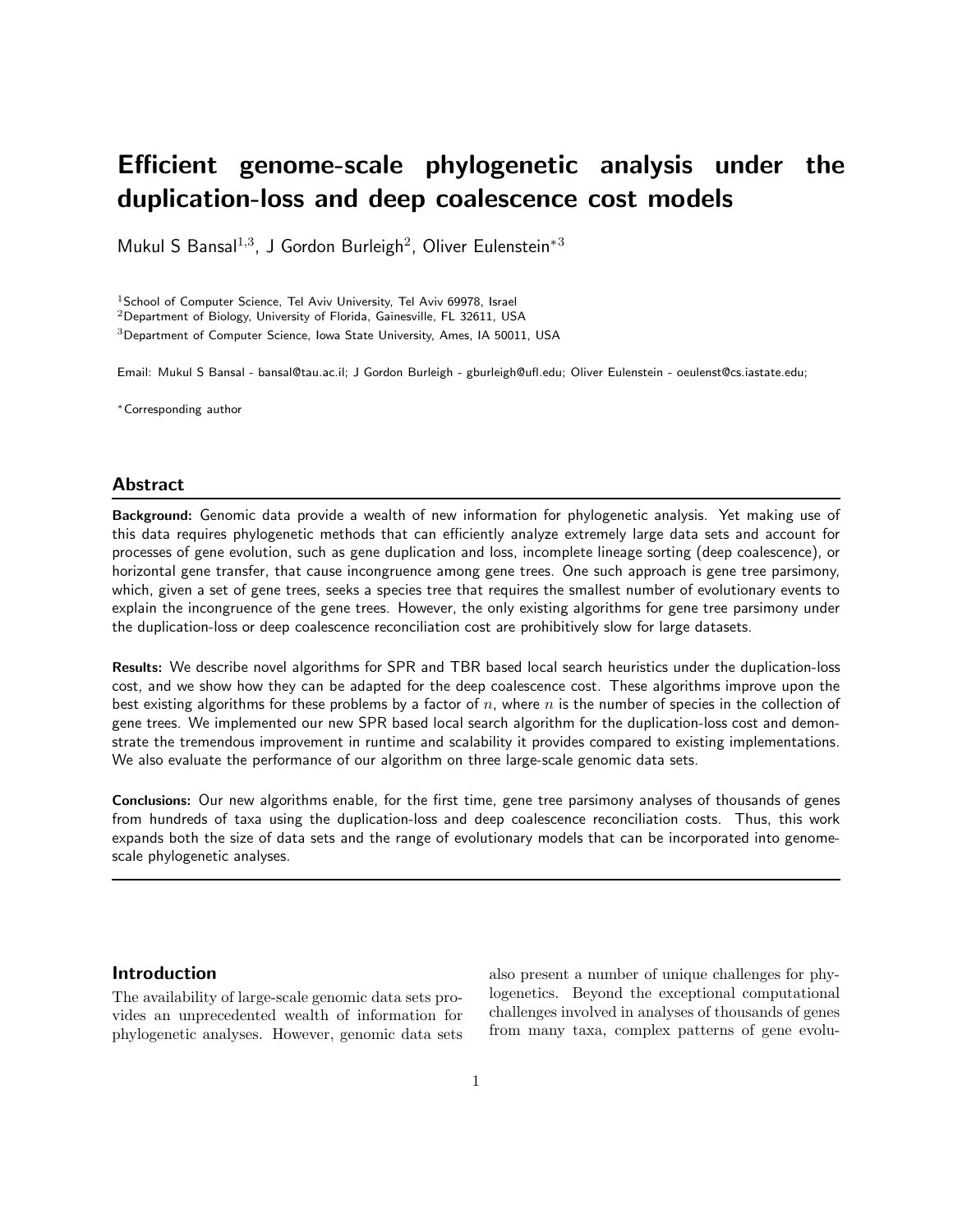tion within the genome, including incomplete lineage sorting (deep coalescence), gene duplications and losses, lateral gene transfer, and recombination, create tremendous heterogeneity in the topology of gene trees and obscure species relationships [1]. In fact, in some evolutionary scenarios, trees from the majority of genes in a genome can differ from the species phylogeny (e.g., [2]). Thus, methods for incorporating genomic data into phylogenetic analyses must be both computationally tractable for extremely large data sets and must account for heterogeneous processes of gene family evolution. In this paper, we introduce novel algorithms that enable for the first time estimates of phylogenetic trees from large genomic data sets based on gene duplications and losses as well as incomplete lineage sorting.

One approach for building phylogenetic trees from genomic data sets is gene tree parsimony (GTP). Given a collection of gene trees, GTP seeks a species tree that implies the minimum reconciliation cost, or number of events that cause conflict among the gene trees. However, available GTP algorithms either lack sufficient speed to be useful for large data sets or the flexibility to deal with a wide range of evolutionary processes that affect gene tree topologies. In particular, the *duplication-loss problem* [3–13], which is the GTP problem based on minimizing the number of gene duplications and losses, and the *deep-coalescence problem* [1,14–16], which is the GTP problem based on minimizing the number of deep coalescences, lack efficient heuristics.

Both the duplication-loss problem and the deepcoalescence problem are NP-hard [15,17]. Therefore, in practice, these problems are typically approached using local search heuristics. These heuristics start with some initial candidate species tree and find a minimum reconciliation cost tree in its neighborhood. This constitutes one local search step. The best tree thus found then becomes the starting point for the next local search step, and so on, until a local minima is reached. Thus, at each local search step, the heuristic solves a "local search problem". The time complexity of this local search problem depends on the tree edit operation used to define the neighborhood.

Rooted subtree pruning and regrafting (SPR) [18] and rooted tree bisection and reconnection (TBR) [19] are two of the most effective and most commonly used tree edit operations. For example, Page [20] and Maddison and Knowles [14] implemented heuristics based on the SPR local tree search to estimate the species tree that minimizes the number of deep coalescences. Similarly, SPR based local search heuristics were also developed for the duplication-loss problem [20, 21]. However, these heuristics estimate the reconciliation cost from scratch for each tree topology that is evaluated, and therefore, they are only useful for small data sets. Recently, Than and Nakhleh [16] developed an integer linear programming formulation and a dynamic programming algorithm to provide exact solutions for the deep coalescence problem. Although these exact algorithms can analyze data sets with hundreds of gene trees, they are limited to a very small number of taxa. Furthermore, while there do exist fast heuristics based on SPR [22] and TBR [23] local searches for GTP, these are based on minimizing the gene duplication cost only.

Several methods exist for inferring species trees from collections of conflicting genes in a probabilistic framework, but, these are similarly limited. Liu and Pearl [24] and Kubatko et al. [25] discuss likelihoodbased approaches to estimate a species tree from gene trees based on a coalescent process. These methods, along with Ané et al.'s [26] Bayesian approach to estimating concordance among gene trees, require gene trees with a single gene per taxon, and they have only been tested on small data sets. In addition, probabilistic models of gene tree-species tree reconciliation that incorporate duplication and loss also exist [27, 28]. However, these models are computationally complex, and they have not been incorporated in any tree search heuristics.

Our contributions: A lack of efficient heuristics has limited the use of the GTP approach for phylogenetic analyses of large-scale genomic data sets, and there are no options for such GTP analyses based on the duplication-loss and deep-coalescence problems. In this paper, we address this issue by presenting efficient, novel algorithms for SPR and TBR based local searches for both of these problems. The currently best known (na¨ıve) solutions for the SPR and TBR local search problems, for the duplicationloss as well as the deep-coalescence problem, require  $\Theta(kn^3)$  and  $\Theta(kn^4)$  time respectively, where k is the number of input gene trees and  $n$  is the size of the resulting species tree.<sup>1</sup> Our new algorithms solve these SPR and TBR local search problems in

<sup>&</sup>lt;sup>1</sup>Here we assume, for convenience, that the size of the k given gene trees differs by a constant factor from the size of the resulting species tree.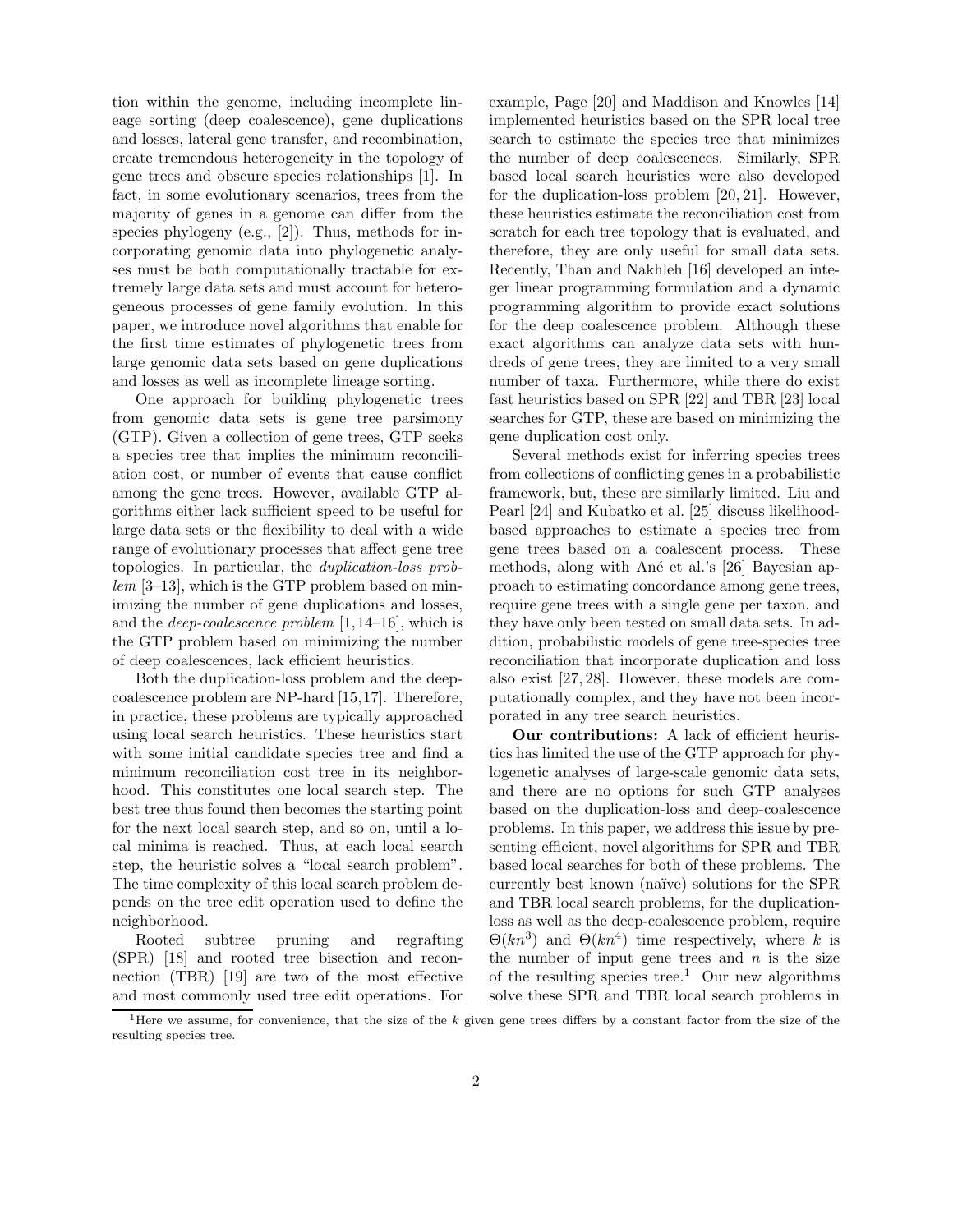$O(kn^2)$  and  $O(kn^3)$  time respectively. Consequently, our algorithms provide a speedup of a factor of  $n$ over the best known SPR and TBR local search algorithms (like the ones implemented in [20, 21]) for the duplication-loss and deep-coalescence problems. This enables, for the first time, GTP analyses with hundreds of taxa and thousands of genes based on gene duplications and losses or incomplete lineage sorting.

We first develop our algorithms in the context of the duplication-loss problem, and then show how to apply them to the deep-coalescence problem. Then, we demonstrate the improvement in runtime and scalability provided by our algorithms over the best current solutions by using an implementation of our algorithm for the SPR local search.

## Basic notation and preliminaries

Given a rooted tree  $T$ , we denote its node set, edge set, and leaf set by  $V(T)$ ,  $E(T)$ , and  $Le(T)$  respectively. The root node of T is denoted by  $rt(T)$ . Given a node  $v \in V(T)$ , we denote its parent by  $pa_T(v)$ , its set of children by  $Ch_T(v)$ , and the subtree of T rooted at v by  $T_v$ . If two nodes in T have the same parent, they are called *siblings*. The set of *internal nodes* of  $T$ , denoted  $I(T)$ , is defined to be  $V(T) \setminus Le(T)$ . We define  $\leq_T$  to be the partial order on  $V(T)$  where  $x \leq_T y$  if y is a node on the path between  $rt(T)$  and x. The *least common ancestor* of a non-empty subset  $L \subseteq V(T)$  in tree T, denoted as  $lca_T(L)$ , is the unique smallest upper bound of L under  $\leq_T$ . Given  $x, y \in V(T)$ ,  $x \to_T y$  denotes the unique path from  $x$  to  $y$  in  $T$ . We denote by  $d_T(x, y)$  the number of edges on the path  $x \rightarrow_T y$ . T is fully *binary* if every node has either zero or two children. Throughout this paper, the term tree refers to a rooted fully binary tree.

Given T and a set  $L \subseteq Le(T)$ , let T' be the minimal rooted subtree of  $T$  with leaf set  $L$ . We define the leaf induced subtree  $T[L]$  of T on leaf set L to be the tree obtained from  $T'$  by successively removing each non-root node of degree two and adjoining its two neighbors.

#### The Duplication-Loss problem

A *species tree* is a tree that depicts the evolutionary relationships of a set of species. Given a gene family for a set of species, a *gene tree* is a tree that depicts the evolutionary relationships among the sequences encoding only that gene family in the given set of species. Thus, the nodes in a gene tree represent genes. We assume that each leaf of the gene trees is labeled with the species from which that gene was sampled. In order to compare a gene tree  $G$  with a species tree  $S$ , we require a mapping from each gene  $g \in V(G)$  to the most recent species in S that could have contained q.

Definition 1 (Mapping). *The* leaf-mapping  $\mathcal{L}_{G,S}$ :  $Le(G) \to Le(S)$  maps a leaf node  $g \in Le(G)$  to *that unique leaf node*  $s \in Le(S)$  *which has the same label as g.* The extension  $\mathcal{M}_{G,S}: V(G) \rightarrow V(S)$ *of*  $\mathcal{L}_{G,S}$  *is the* mapping *defined by*  $\mathcal{M}_{G,S}(g)$  =  $lca(\mathcal{L}_{G,S}(Le(G_g)))$ .

For any node  $s \in V(S)$ , we use  $\mathcal{M}_{G,S}^{-1}(s)$  to denote the set of nodes in G that map to node  $s \in V(S)$ under the mapping  $\mathcal{M}_{G,S}$ .

Definition 2 (Comparability). *Given trees* G *and* S*, we say that* G *is* comparable *to* S *if, for each*  $g \in Le(G)$ , the leaf-mapping  $\mathcal{L}_{G,S}(g)$  is well defined. *A set of gene trees* G *is* comparable *to* S *if each gene tree in* G *is comparable to* S*.*

Throughout this paper we use the following terminology:  $\mathcal G$  is a set of gene trees that is comparable to a species tree S, and  $G \in \mathcal{G}$ .

Definition 3 (Duplication). *A node* g ∈  $I(G)$  *is a* (gene) duplication *if*  $\mathcal{M}_{G,S}(g) \in$  $\mathcal{M}_{G,S}(Ch(g))$  and we define  $Dup(G, S) = \{g \in$  $I(G)$ : *q is a duplication*}.

Following [8], we define the number of losses as follows.

Definition 4 (Losses). *The number of* losses  $Loss(G, S, g)$  *at a node*  $g \in I(G)$ *, is defined to be:* 

- 0, if  $\mathcal{M}_{G,S'}(g) = \mathcal{M}_{G,S'}(g')$   $\forall g' \in Ch(g)$ , and
- $\sum_{g' \in Ch(g)} |d_{S'}(\mathcal{M}_{G,S'}(g),\mathcal{M}_{G,S'}(g')) 1|$ , oth*erwise;*

where  $S' = S[Le(G)]$ . We define  $Loss(G, S) =$  $\sum_{g \in I(G)} Loss(G, S, g)$  to be the number of losses in G*.*

Under the duplication-loss model, the reconciliation cost of  $G$  with  $S$  is simply the duplication-loss cost; i.e., the number of duplications and losses.

Definition 5 (Reconciliation cost). *We define reconciliation costs for gene and species trees as follows:*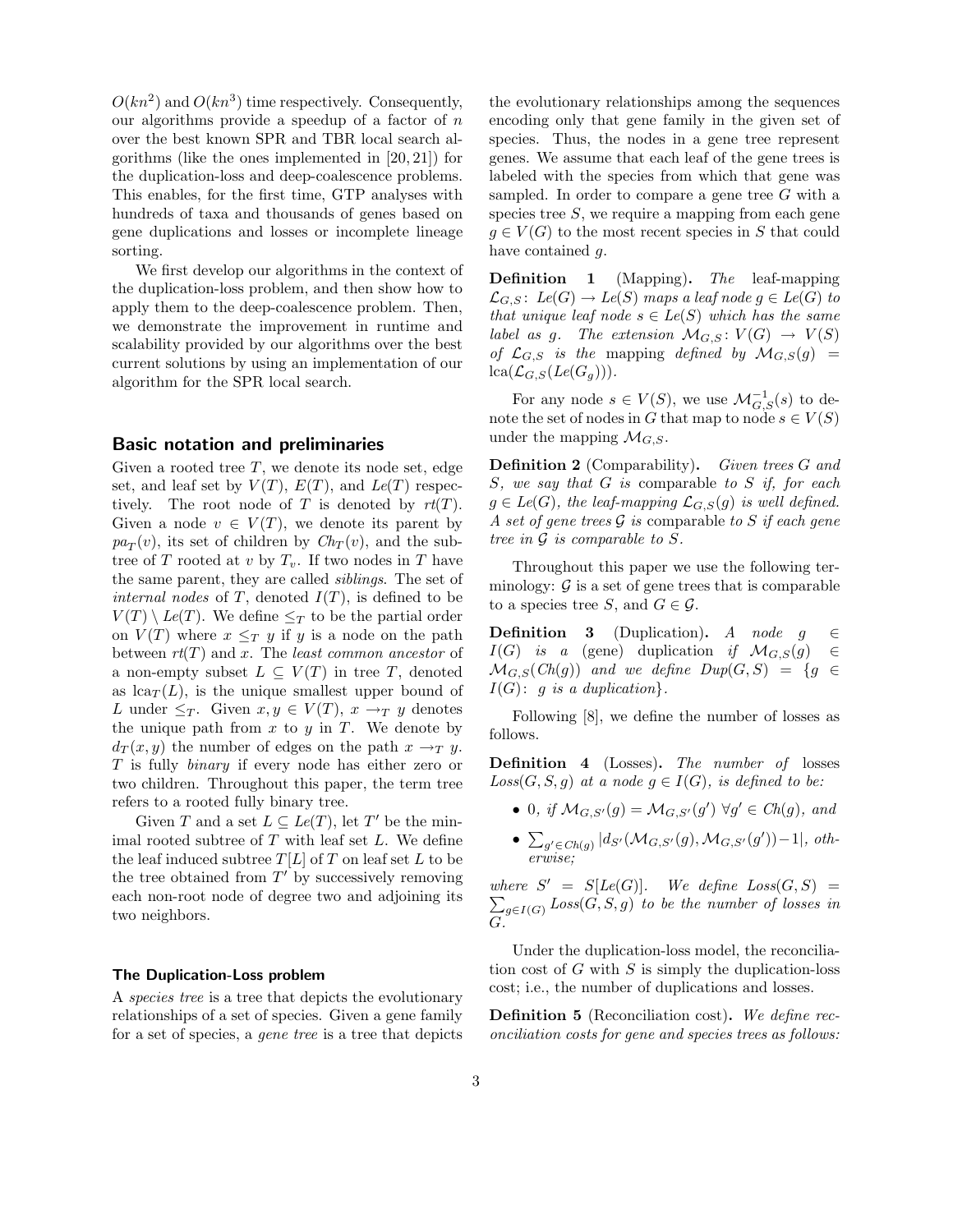- *1.*  $\Delta(G, S) = |Dup(G, S)| + Loss(G, S)$  *is the* reconciliation cost from G to S*.*
- 2.  $\Delta(\mathcal{G}, S) = \sum_{G \in \mathcal{G}} \Delta(G, S)$  *is the* reconciliation  $\cos t$  *from*  $\mathcal G$  *to*  $S$ *.*
- *3. Let* T *be the set of species trees that are comparable with*  $\mathcal{G}$ *. We define*  $\Delta(\mathcal{G})$  =  $\min_{S \in \mathcal{T}} \Delta(\mathcal{G}, S)$  *to be the* reconciliation cost of G*.*

Problem 1 (Duplication-Loss). *Given a set* G *of gene trees, the* Duplication-Loss *problem is to find a species tree* S ∗ *comparable with* G*, such that*  $\Delta(\mathcal{G}, S^*) = \Delta(\mathcal{G}).$ 

#### Local search problems

Here we first provide the definition of an SPR edit operation [18] and then formulate the related local search problems. The definition and associated local search problems for the TBR edit operation are considered later.

For technical reasons, before we can define the SPR operation, we need the following definition.

**Definition 6** (Planted tree). *Given a tree* T, the planted tree  $\Phi(T)$  *is the tree obtained by adding a* root edge  $\{p, rt(T)\}\$ *, where*  $p \notin V(T)$ *, to*  $T$ *.* 

Definition 7 (SPR operation). *Let* T *be a tree,*  $e = \{u, v\} \in E(T)$ , where  $u = pa(v)$ , and X, Y be the *connected components that are obtained by removing edge*  $e$  *from*  $T$  *such that*  $v \in X$  *and*  $u \in Y$ *. We*  $define \, \, \mathsf{SPR}_T(v, y) \, \, \textit{for} \, \, y \in Y \, \, \textit{to} \, \, be \, \, \textit{the \, tree that is \, ob-}$ *tained from*  $\Phi(T)$  *by first removing edge e, and then adjoining a new edge* f *between* v *and* Y *as follows:*

- *1. Create a new node* y ′ *that subdivides the edge* {*pa*(y), y}*.*
- *2. Add edge* f *between nodes* v *and* y ′ *.*
- *3. Suppress the node* u*, and rename* y ′ *as* u*.*
- *4. Contract the root edge.*

*We say that the tree*  $\mathsf{SPR}_T(v, y)$  *is obtained from* T *by a* subtree prune and regraft (SPR) *operation that* prunes *subtree*  $T_v$  *and* regrafts *it above node*  $y$ *.* 

Notation. We define the following:

- 1.  $\text{SPR}_T(v)$  $_{y\in Y} \{\operatorname{SPR}_T(v,\stackrel{\smallsmile}{y})\}$
- 2.  $SPR_T$  $\bigcup_{(u,v)\in E(T)}^{\infty}$  SPR $_T(v)$

Throughout the remainder of this manuscript, S denotes a species tree such that  $Le(S)$  =

 $\bigcup_{G \in \mathcal{G}} \bigcup_{g \in Le(G)} \mathcal{L}_{G,S}(g)$ , and v is a non-root node in  $V(S)$ .

We now define the relevant local search problems based on the SPR operation.

Problem 2 (SPR-Scoring (SPR-S)).

 $Given \mathcal{G}$  and  $S$ , find a tree  $T^* \in \mathbb{S}PR_S$  such that  $\Delta(\mathcal{G}, T^*) = \min_{T \in \text{SPR}_S} \Delta(\mathcal{G}, T).$ 

Our goal is to solve the SPR-S problem efficiently. To that end, we first define a restricted version of the SPR-S problem, called the SPR*-Restricted Scoring* problem.

Problem 3 (SPR-Restricted Scoring (SPR-RS)). *Given*  $G$ *, S, and v<sub></sub>, find a tree*  $T^* \in \mathsf{SPR}_S(v)$  *such that*  $\Delta(\mathcal{G}, T^*) = \min_{T \in \text{SPR}_S(v)} \Delta(\mathcal{G}, T)$ *.* 

Let  $n = | Le(S)|$ ,  $m = | Le(S)| + | Le(G)|$  and  $k = |\mathcal{G}|$ , and let us assume, for convenience, that all  $G \in \mathcal{G}$  have approximately the same size. In the following, we show how to solve the SPR-RS problem in  $O(km)$  time. Since  $SPR_S = \bigcup_{\{pa(v),v\} \in E(S)} SPR_S(v)$ , it is easy to see that the  $SPR-S$  problem can be solved by solving the SPR-RS problem  $O(n)$  times. This yields an  $O(kmn)$  time algorithm for the SPR-S problem. Later, we show that the local search problem corresponding to the TBR operation reduces to solving  $O(n^2)$  SPR-RS problems; which yields an  $O(kmn^2)$  time algorithm for the TBR local search problem. In the interest of brevity, all lemmas and theorems in this paper appear with proofs omitted; however, all proofs are available in [29].

## Solving the SPR-RS problem

Throughout this section, we limit our attention to one gene tree  $G$ ; in particular, we show how to solve the SPR-RS problem for G in  $O(m)$  time. Our algorithm extends trivially to solve the SPR-RS problem on the set of gene trees  $\mathcal G$  in  $O(km)$  time. For simplicity, we will assume that  $Le(G) = Le(S).$ <sup>2</sup>

In order to solve the SPR-RS problem for G, it is sufficient to compute the values  $|Dup(G, S')|$  and  $Loss(G, S')$  for each  $S' \in \mathbb{SPR}_S(v)$ . Bansal et al. [22] showed how to compute the value  $|Dup(G, S')|$  for each  $S' \in \mathsf{SPR}_S(v)$ , in  $O(m)$  time. Losses, however, behave in a very different and much more complex manner compared to gene duplications and it has

<sup>&</sup>lt;sup>2</sup>Note: if  $Le(G) \neq Le(S)$  then we can simply set the species tree to be  $S[Le(G)]$ . This takes  $O(n)$  time and, consequently, does not affect the time complexity of our algorithm.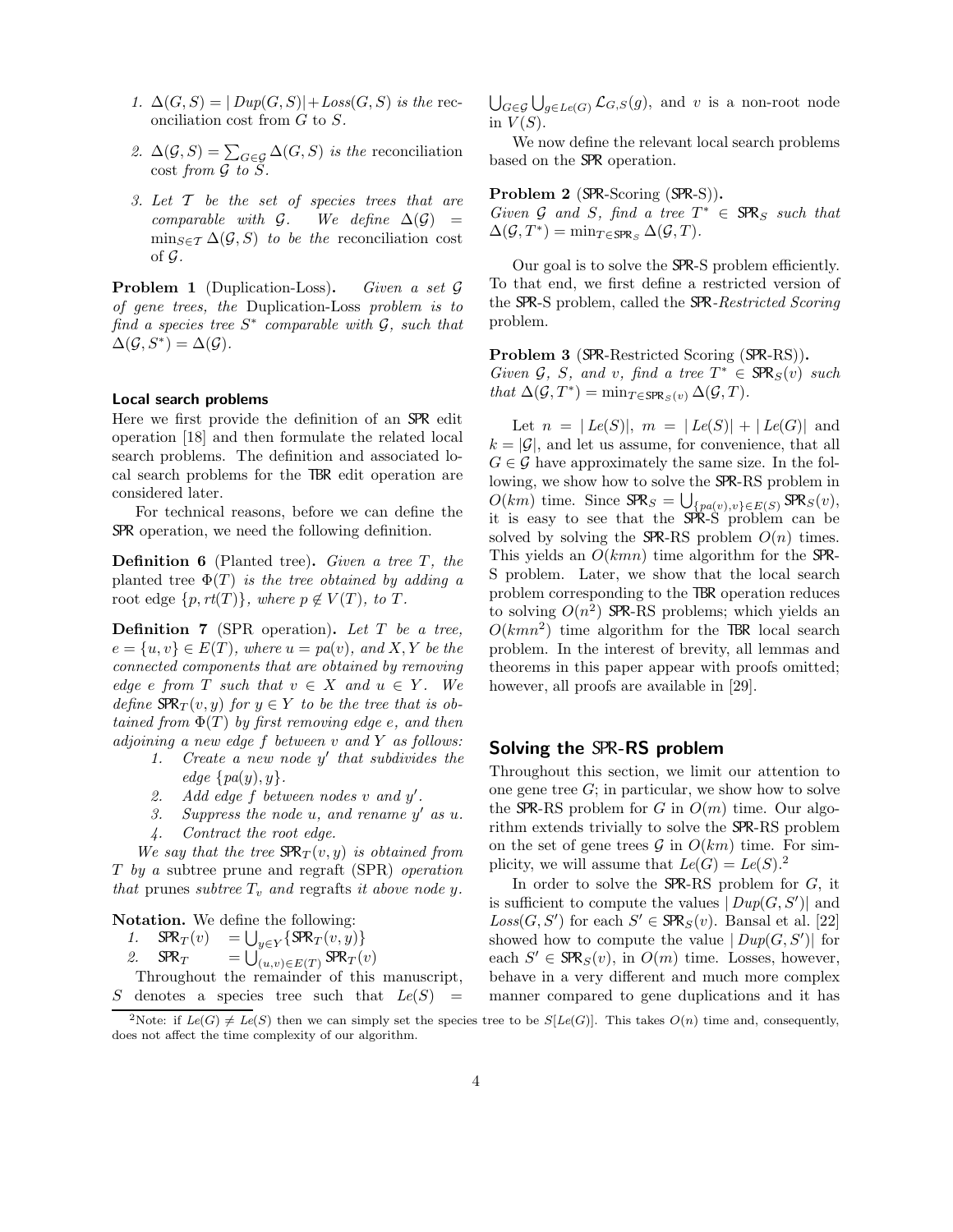remained unclear if their computation could be similarly optimized. In this paper we show that it is indeed possible to compute the value  $Loss(G, S')$  for each  $S' \in \mathsf{SPR}_S(v)$  in  $O(m)$  time as well. Altogether, this implies that the SPR-RS problem for G can be solved in  $O(m)$  time. Next, we introduce some of the basic structural properties that are helpful in the current setting.

#### Basic structural properties

Consider the tree  $N^{S,v} = \mathsf{SPR}_S(v, rt(S))$ . Observe that, since  $SPR_{N^{S,v}}(v) = SPR_S(v)$ , solving the SPR-RS problem on instance  $\langle G \}, S, v \rangle$  is equivalent to solving it on the instance  $\langle G \}, N^{S,v}, v \rangle$ . Thus, in the remainder of this section, we will work with tree  $N^{S,v}$  instead of tree S; the reason for this choice becomes clear in light of Lemmas 3 and 4.

Since  $S$  and  $v$  are fixed in the current context, we will, in the interest of clarity, abbreviate  $N^{S,v}$  simply to N. Similarly, in the remainder of this section, we abbreviate  $\mathcal{M}_{G,T}$  to  $\mathcal{M}_T$ , for any species tree T.

Throughout the remainder of this work, let  $u$  denote the sibling of  $v$  in  $N$ . We color the nodes of  $N$ as follows: (i) All nodes in the subtree  $N_v$  are colored red, (ii) the root node of  $N$  is colored blue, and (iii) all the remaining nodes, i.e. all nodes in  $N_u$ , are colored green. Correspondingly, we color the nodes of G by assigning to each  $g \in V(G)$  the color of the node  $\mathcal{M}_N(g)$ .

Definition 8 (Γ). *We define* Γ *to be the tree obtained from* G *by removing all red nodes (along with any edges incident on these red nodes). Observe that while* Γ *must be binary, it might not be* fully *binary.*

The significance of the tree Γ stems from the following two Lemmas which, together, completely characterize the mappings from nodes in  $V(G)$  for each  $S' \in \mathbb{S}PR_S(v)$ . This characterization is the basis of Lemmas 3 through 8.

**Lemma 1.** *Given G* and *N*, if  $g \in V(G)$  is ei*ther red or green, then*  $\mathcal{M}_{S'}(g) = \mathcal{M}_N(g)$  *for all*  $S' \in \mathsf{SPR}_N(v)$ .

**Lemma 2.** *Given* G and N, if  $g \in V(G)$  is a *blue node, then*  $\mathcal{M}_{S'}(g) = \text{lc}_{S'}(v, \mathcal{M}_{\Gamma,N}(g))$  *for any*  $S' \in \mathsf{SPR}_N(v)$ .

## Characterizing losses

To solve the SPR-RS problem efficiently we rely on the following six lemmas, which make it possible to efficiently infer the value of  $Loss(G, S', g)$  for any  $S' \in \mathsf{SPR}_N(v)$  and any  $g \in V(G)$ .

Consider any  $g \in I(G)$ , and let g' and g'' be its two children. Let  $a = \mathcal{M}_N(g)$ ,  $b = \mathcal{M}_N(g')$  and  $c = \mathcal{M}_N(g'')$ . Without loss of generality, node g must correspond to one of the following six categories: 1)  $g$  is red, 2)  $g$  is green, 3)  $g, g'$ , and  $g''$  are all blue, 4) g and  $g'$  are blue, and  $g''$  is green, 5) g and  $g'$  are blue, and  $g''$  is red, or, 6) g is blue, g' is red, and  $g''$  is green.

Lemmas 3 through 8 characterize the behavior of the loss cost  $Loss(\tilde{G}, S', g)$ , for each  $S' \in \mathsf{SPR}_N(v)$ , for each of these six cases. At this point, it would help to observe that  $\text{SPR}_N(v) = \{\text{SPR}_N(v, s): s \in$  $V(N_u)$ .

**Lemma 3.** If g is red then  $Loss(G, S', g)$  =  $Loss(G, N, g)$  *for all*  $S' \in \mathsf{SPR}_N(v)$ *.* 

**Lemma 4.** If g is green then  $Loss(G, S', g) =$  $Loss(G, N, g) + 1$  *if*  $S' = \text{SPR}_N(v, x)$  *where*  $b \leq_N$  $x \lt N$  a or  $c \leq_N x \lt N$  a, and  $Loss(G, S', g) =$ *Loss*(G, N, g) *otherwise.*

Lemma 5. *Let* g*,* g ′ *and* g ′′ *all be blue nodes,*  $x \in V(N_u)$ , and let  $a' = \mathcal{M}_{\Gamma,N}(g)$ ,  $b' = \mathcal{M}_{\Gamma,N}(g')$ *and*  $c' = \mathcal{M}_{\Gamma,N}(g'')$ *.* 

- 1. If  $S' = \text{SPR}_N(v, x)$  where  $x \nless N$  a', then  $Loss(G, S', g) = Loss(G, N, g).$
- 2. If  $S' = \text{SPR}_N(v, x)$  where  $x <_N a'$ , and  $S'' =$  $SPR_N(v, pa(x))$ *, then,* 
	- $(a) Loss(G, S', g) = Loss(G, S'', g) + 1$  *if*  $b' \leq_N x \leq_N a'$  or  $c' \leq_N x \leq_N a'$ , and,

(b)  $Loss(G, S', g) = Loss(G, S'', g)$  *otherwise.* 

Lemma 6. *Let* g *and* g ′ *be blue nodes and* g ′′ *be a green node,*  $x \in V(N_u) \setminus \{u\}$ *, and let*  $a' = \mathcal{M}_{\Gamma,N}(g)$ *,*  $b' = \mathcal{M}_{\Gamma,N}(g')$  and  $c' = \mathcal{M}_{\Gamma,N}(g'')$ .

- 1. If  $S' = \text{SPR}_N(v, x)$  where  $x \nless_N a'$ , and  $S'' =$  $SPR_N(v, pa(x))$ *, then,* 
	- $(a) Loss(G, S', g) = Loss(G, S'', g) 1$  *if*  $a' \leq_N x <_N u$ ,
	- $(b) Loss(G, S', g) = Loss(G, S'', g) 1$  *if*  $a' \leq_N pa(x) \leq_N u$  *but* x *is not such that*  $a' \leq_N x <_N u$ , and,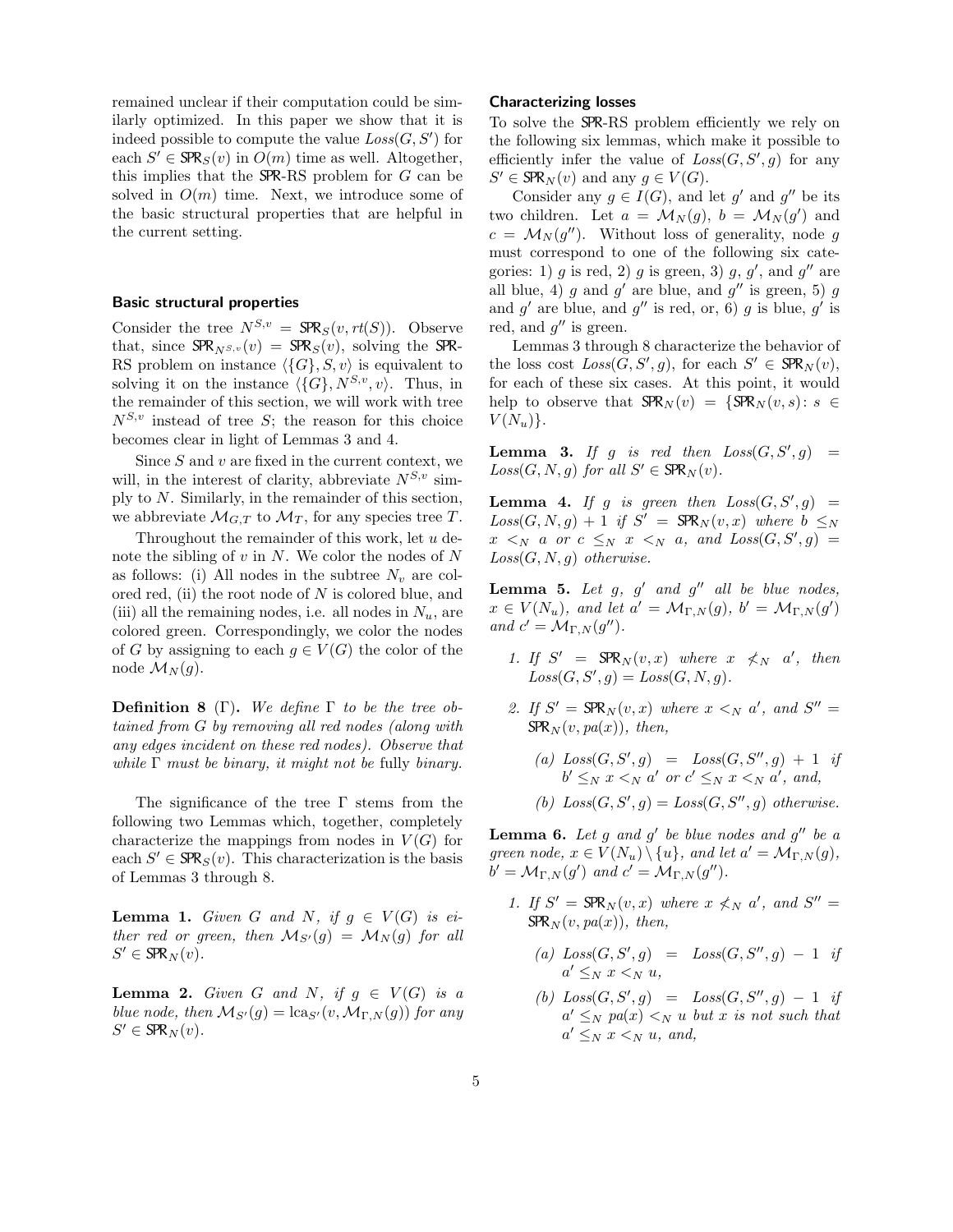- (c)  $Loss(G, S', g) = Loss(G, S'', g)$  *otherwise.*
- 2. Let  $S' = \text{SPR}_N(v, x)$  where  $x \leq_N a'$  and  $S'' =$  $SPR_N(v, pa(x))$ .
	- (a) If  $a' \neq b'$  and b'' denotes the child of  $a'$ *along the path*  $a' \rightarrow_N b'$ , then,
		- *i.*  $Loss(G, \text{SPR}_N(v, b''), g) =$  $Loss(G, \text{SPR}_N(v, a'), g) - 2$  *if*  $a' \neq$  $c'.$  And,  $Loss(G, \overline{SPR}_N(v, b''), g) =$  $Loss(G, \text{SPR}_N(v, a'), g)$  *if*  $a' = c',$
		- *ii.*  $Loss(G, S', g) = Loss(G, S'', g) + 1$  *if*  $b' \leq_N x <_N b''$ ,
		- *iii.*  $Loss(G, S', g) = Loss(G, S'', g)$  *if* x *is*  $such that x \in V(N_{b''}) but not such$ *that*  $b' \leq_N x \leq_N a'$ ,
		- $iv.$   $Loss(G, S', g) = Loss(G, \text{SPR}_N(v, a'), g)$ *if*  $c' \leq_N x \leq_N a'$ , and,
		- *v.*  $Loss(G, S', g) = Loss(G, \text{SPR}_N(v, a'), g)$ −1 *otherwise.*
	- (b) If  $a' = b'$ , then,
		- *i.*  $Loss(G, S', g) = Loss(G, \text{SPR}_N(v, a'), g)$ *if*  $c' \leq_N x \leq_N a'$ , and,
		- *ii.*  $Loss(G, S', g) = Loss(G, \text{SPR}_N(v, a'), g)$ −1 *otherwise.*

Lemma 7. *Let* g *and* g ′ *be blue nodes and* c *be a red node,*  $x \in V(N_u)$ *, and let*  $a' = \mathcal{M}_{\Gamma,N}(g)$ *.* 

- 1. If  $S' = \text{SPR}_N(v, x)$  where  $x <_N a'$ , and  $S'' = \mathsf{SPR}_N(v, pa(x)),$  then  $Loss(G, S', g) =$  $Loss(G, S'', g) + 1.$
- 2. If  $S' = \text{SPR}_N(v, x)$  where  $x \nless_N a'$ , then,
	- (a)  $Loss(G, S', g) = Loss(G, N, g)$  *if*  $a' \leq_N$  $x \leq_N u$ , and,
	- (b)  $Loss(G, S', g) = Loss(G, S'', g) + 1$  *for*  $S'' = \mathsf{SPR}_N(v, pa(x))$  *otherwise.*

**Lemma 8.** Let g be blue,  $g'$  be red, and  $g''$  be green. Let  $x \in V(N_u) \setminus \{u\}$  and  $a' = \mathcal{M}_{\Gamma,N}(g)$ .

- 1. If  $S' = \text{SPR}_N(v, x)$  where  $x \nless_N a'$ , and  $S'' =$  $SPR_N(v, pa(x))$ , then,
	- $(a) Loss(G, S', g) = Loss(G, S'', g) 1$  *if*  $a' \leq_N x <_N u$ ,
	- (b)  $Loss(G, S', g) = Loss(G, S'', g)$  *if*  $a' \leq_N$  $pa(x) \leq_N u$  *but* x *is not such that*  $a' \leq_N u$  $x \leq_N u$ , and,
- (c)  $Loss(G, S', g) = Loss(G, S'', g) + 1$  *otherwise.*
- 2. If  $S' = \text{SPR}_N(v, x)$  where  $x <_N a'$ , and  $S'' =$  $SPR_N(v, pa(x))$ *, then,* 
	- $(a) Loss(G, S', g) = Loss(G, \text{SPR}_N(v, a'), g) +$  $2 \text{ if } x \in Ch_N(a'), \text{ and,}$
	- (b)  $Loss(G, S', g) = Loss(G, S'', g) + 1$  *otherwise.*

### The algorithm

Observe that  $\text{SPR}_N(v) = \{\text{SPR}_N(v, s): s \in V(N_u)\}.$ Therefore, the goal of our algorithm is to compute at each node  $s \in V(N_u)$  the value  $Loss(G, S')$ , where  $S' = \mathsf{SPR}_N(v, s)$ . To do this efficiently, we rely on the characterization of losses given in Lemmas 3 through 8.

The first step of the algorithm is to compute the value  $Loss(G, N)$ . This "loss value" is assigned to the node  $u$ . To compute the loss value for the rest of the nodes our algorithm makes use of six different types of *counters* at each node in  $N_u$ ; we refer to these counters as counter-i, for  $i \in \{1, \ldots, 6\}$ . The reason for using these six counters is that the behavior of the loss values can be explained by using six types of patterns (captured by the six counters). These counters make it possible to efficiently compute the difference between the values  $Loss(G, N)$ and  $Loss(G, S')$ , where  $S' = \text{SPR}_N(v, s)$ , for each  $s \in V(N_u)$ . Next, we describe each of these six counters; throughout our description, s represents some node in  $N_u$ .

- **counter-1** If the value of counter-1 is  $x$  at node  $s$ then this implies that the tree  $\text{SPR}_N(v, s)$  incurs x additional losses over the value  $Loss(G, N)$ .
- counter-2 If the value of counter-2 is  $x$  at node  $s$ , then this implies that for each  $t \leq N$  s the tree  $SPR_N(v, t)$  incurs an additional x losses over  $Loss(G, N)$ .
- counter-3 If the value of counter-3 is  $x$  at node  $s$ , then this implies that for each  $t \leq_N s$  the tree  $SPR_N(v, t)$  loses x losses from  $Loss(G, N)$ .
- counter-4 If the value of counter-4 is  $x$  at node  $s$ , then this implies that for each  $t \leq_N s$  the tree  $\text{SPR}_N(v, t)$  incurs  $\alpha_t \cdot x$  additional losses over  $Loss(G, N, \text{ where } \alpha_t = d_N(pa(s), t).$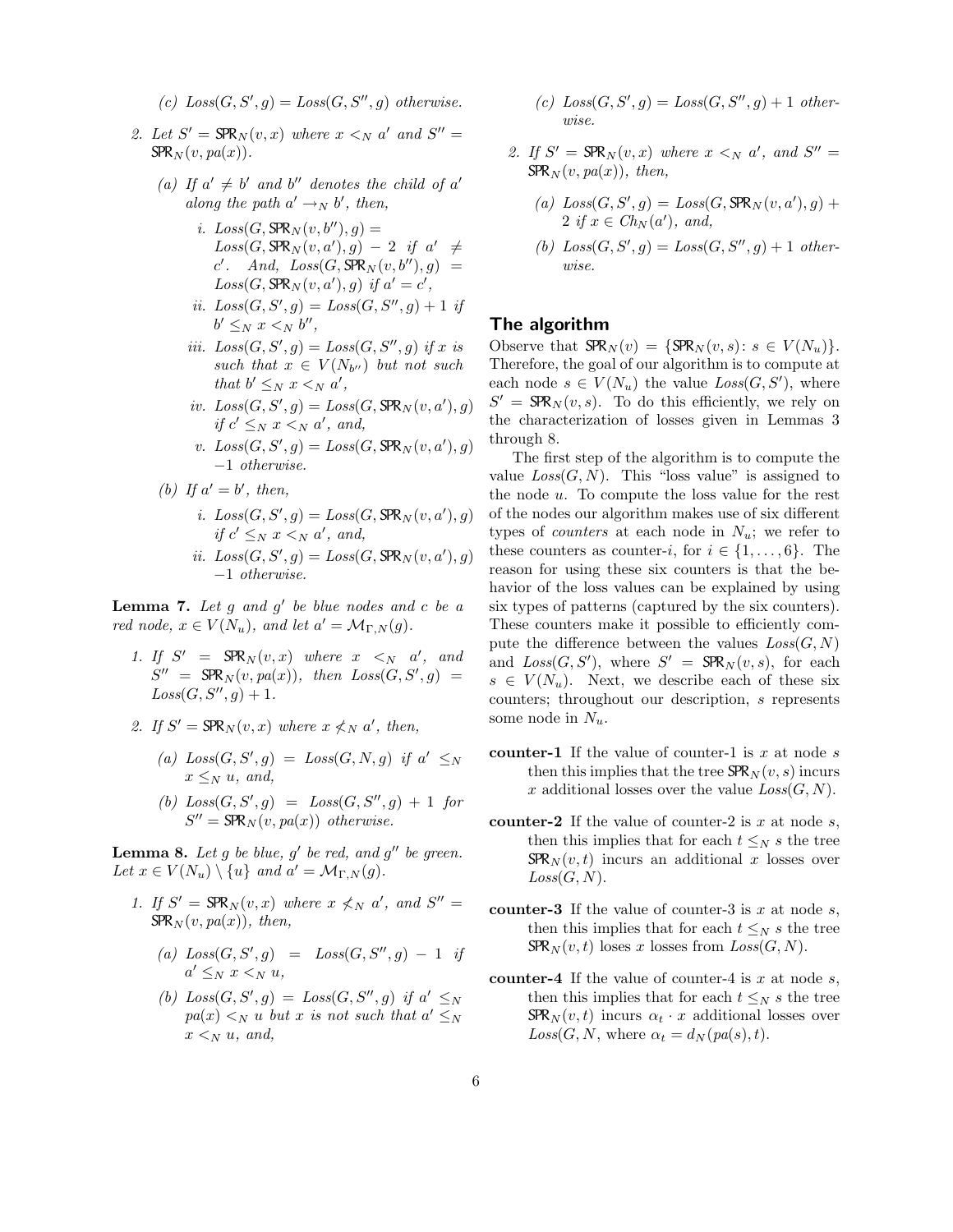- counter-5 If the value of counter-5 is  $x$  at node  $s$ , then it is equivalent to incrementing counter-4 at the sibling of each node on the path  $u \rightarrow_N s$ , except at  $u$ , by  $x$ .
- counter-6 If the value of counter-6 is  $x$  at node  $s$ , then it is equivalent to incrementing counter-4 at both children (if they exist) of the sibling of each node along the path  $u \rightarrow_N s$ , except u, and incrementing counter-3 at each node along the path  $u \rightarrow_N s$ , except at u, by x.

In the remainder of this section we first show how to compute the values of these counters, and then the final loss values, at each node in  $N_u$ .

#### Computing the counters

We now describe how the values of the six counters are computed. Initially, each counter at each node in  $N_u$  is set to 0. Consider any  $g \in I(G)$ , and let g' and  $g''$  be its two children. Recall that node  $g$  must fall under one of the following six categories: 1)  $q$  is red, 2)  $g$  is green, 3)  $g$ ,  $g'$ , and  $g''$  are all blue, 4) g and  $g'$  are blue, and  $g''$  is green, 5) g and  $g'$  are blue, and  $g''$  is red, or, 6) g is blue, g' is red, and  $g''$ is green.

Let  $a = \mathcal{M}_N(g)$ ,  $b = \mathcal{M}_N(g')$  and  $c = \mathcal{M}_N(g'')$ . Also, whenever properly defined, let  $a' = \mathcal{M}_{\Gamma,N}(g)$ ,  $b' = \mathcal{M}_{\Gamma,N}(g')$  and  $c' = \mathcal{M}_{\Gamma,N}(g'')$ . Based on Lemmas 3 through 8, we now study how the six counters can be updated so as to capture the behavior of losses in each of these cases.

Case 1. By Lemma 3, we do nothing in this case.

- Case 2. Based on Lemma 4, the contribution of any node g that satisfies the condition of case 2 can be captured by incrementing the value of counter-1 by one at each node on paths  $a \rightarrow_N b$ and  $a \rightarrow_N b$ , except at node a.
- Case 3. From Lemma 5 it follows that in this case the contribution of  $g$  to the loss value changes in a way that is captured by incrementing counter-2 by 1, at each node, except  $a'$ , on the paths  $a' \rightarrow_N b'$  and  $a' \rightarrow_N c'$ .
- **Case 4.** According to Lemma 6, if  $N_v$  is regrafted on an edge of  $N_u$  that is not in  $N_{a'}$ , then the contribution of  $g$  to the loss cost is captured

by incrementing counter-3 by 1 at each node except u along the path  $u \rightarrow_N a'$ , and at their siblings. If  $N_v$  is regrafted on an edge of  $N_u$ that is in  $N_{a'}$  then there are two possible cases:

- $a' \neq b'$ : Recall that  $b''$  represents the child of  $a'$  along the path  $a' \rightarrow_N b'$ . Here, the contribution of  $g$  to the loss cost is captured by (i) incrementing counter-3 by two at node  $b''$ , (ii) incrementing counter-2 by one at each node except  $b''$  along the path  $b'' \rightarrow_N b'$ , (iii) incrementing counter-3 by one at the sibling of  $b''$ , and (iv) incrementing counter-1 by one at each node except  $a'$  on the path  $a' \rightarrow_N c'$ .
- $a' = b'$ : In this case, the contribution of g to the loss cost is captured by (i) incrementing counter-3 by one at both children of  $a'$ , and (ii) incrementing counter-1 by one at each node except a ′ on the path  $a' \rightarrow_N c'.$
- Case 5. By Lemma 7, for this case, the change in the loss contribution of  $g$  is captured by incrementing counter-5 by 1 at node  $a'$ , and by incrementing counter-4 by 1 at both children of  $a'$  in  $N$ .
- Case 6. By Lemma 8, for this case, the change in the loss contribution of  $q$  is captured by incrementing counter-6 by 1 at node  $a'$ , and by incrementing counter-4 and counter-2 by 1 each at both children of  $a'$  in  $N$ .

## Computing the final loss values

Our algorithm considers each internal node of gene tree  $G$ , one at a time, and updates the relevant counters at the relevant nodes in  $N_u$ , as shown in the previous subsection. Then, based on the counters, it computes, at each node  $s \in V(N_u)$  the value  $\alpha(s)$  =  $Loss(G, S') - Loss(G, N)$ , where  $S' = \text{SPR}_N(v, s)$ ; this can be achieved by performing a constant number of pre- and post-order traversals of  $N_u$ . A final traversal of the tree now allows us to compute the value  $Loss(G, S') = \alpha(s) + Loss(G, N)$  at each  $s \in V(N_u)$ . Due to space limitations, a more complete description of the algorithm is omitted from this manuscript (but is available in [29]).

<sup>&</sup>lt;sup>3</sup>We point out that the  $\Theta(n)$  speed-up obtained by our algorithm does not depend on this simplifying assumption.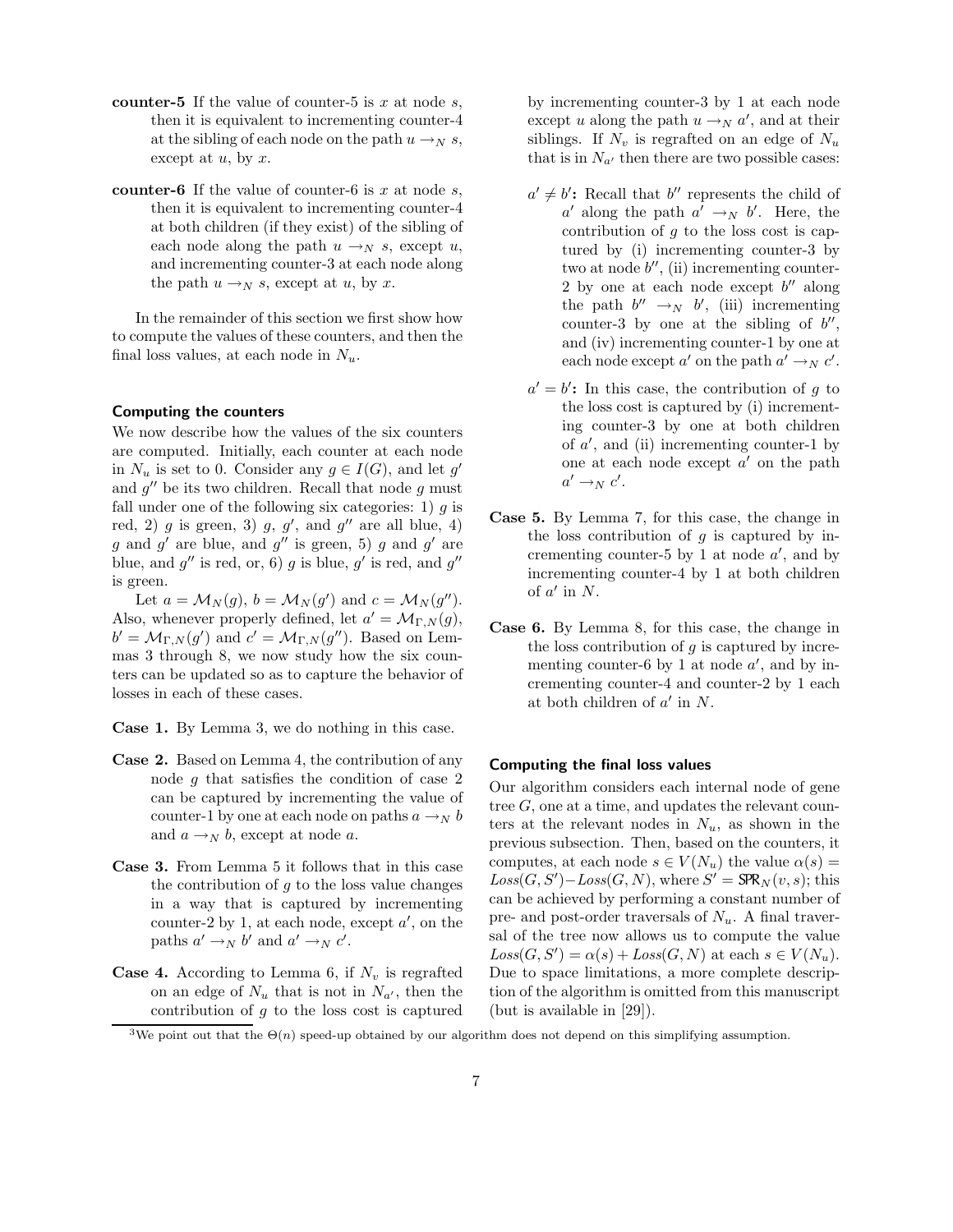For simplicity in stating the time complexity of our algorithm, we assume that all  $G \in \mathcal{G}$  have approximately the same size.<sup>3</sup> Recall that  $n = | Le(S)|$ ,  $m = | Le(S)| + | Le(G)|$  and  $k = |G|$ .

Lemma 9. *The* SPR*-RS problem on the input instance*  $\langle \{G\}, S, v \rangle$  *can be solved in*  $O(m)$  *time.* 

*Remark on Lemma 9*: Observe that in cases 2, 3 and 4 (from the previous subsection), handling each g might require updating the counters at  $\Theta(n)$  nodes, yielding a total time complexity of  $O(nm)$  for these cases. However, it is still possible to obtain the  $O(m)$ time bound.

Thus, we have the following theorem.

Theorem 1. *The* SPR*-RS and* SPR*-S problems can be solved in* O(km) *and* O(kmn) *time respectively.*

The time complexity of the best known (naïve) solution for the SPR-S problem is  $\Theta(kmn^2)$ . Our algorithm improves on this by a factor of  $n$ .

#### Speeding-up the TBR local search problem

Intuitively, a (rooted) TBR operation may be viewed as being like an SPR operation except that the TBR operation allows the pruned subtree to be arbitrarily rerooted before being regrafted. The TBR-S problem is defined analogously to the SPR-S problem.

Observe that there are  $\Theta(n)$  different ways to select a subtree of  $S$  to be pruned. Furthermore, there are  $O(n)$  different ways to reroot the pruned subtree. The idea is to directly use the solution to the SPR-RS problem to compute the duplication and loss costs for the  $O(n)$ -cardinality subset of TBR<sub>S</sub> defined by any fixed pruned subtree and its fixed rooting. This yields the following theorem.

Theorem 2. *The* TBR*-S problem can be solved in*  $O(kmn^2)$  time.

This improves on the best known solution for the TBR-S problem by a factor of  $n$ .

#### The deep coalescence cost model

Our algorithms for efficient SPR and TBR local searches for the duplication-loss model apply directly to the corresponding SPR and TBR local search problems for the deep coalescence model. This can be achieved using any of the following two methods. The first method is to make use of the result of Zhang  $[15]$  who showed showed that if G is a uniquely leaf-labeled gene tree and  $S$  is a species tree such that  $Le(G) = Le(S)$ , then the deep coalescence cost of G and S is equal to  $Loss(G, S) - 2| Dup(G, S)|$ . Thus, our algorithms imply that we can compute the deep coalescence cost of each tree in the SPR (resp. TBR) neighborhood of S in  $O(n^2)$  (resp.  $O(n^3)$ ) time. The second method is to use the algorithm for computing losses, presented in this paper, and slightly modifying it to directly compute the deep coalescence cost. Owing to the similarity in the definition of the loss cost and the deep coalescence cost, this can be done in a straightforward manner (details omitted for brevity). Overall our algorithms yield speed-ups of a factor of  $n$  over the fastest current approaches for SPR and TBR local searches for the deep coalescence cost model.

## Experimental analysis

To evaluate the performance of our novel local search algorithms, we implemented our algorithm for the SPR-S problem as part of a standard search heuristic for the duplication-loss problem. We refer to our program as *DupLoss*. We first evaluated its performance on randomly generated gene trees. These data sets represent extreme examples of incongruence among gene trees, and thus, they provide a challenging way to test the run-time performance of a gene tree reconciliation method. The input gene trees for each run consisted of 20 trees, each with the same set of taxa and with random binary topologies and random assignment of leaf labels. We conducted runs with 50, 100, 200, 400, and 1000 taxa in each gene tree. All analyses were performed on a 3 Ghz Intel Pentium 4 CPU based PC with Windows XP operating system. We compared the performance of DupLoss with the program GeneTree [20], which, like Mesquite [21], implements similar local search heuristics based on the best known (naïve) algorithm for the SPR-S problem. Our implementation shows a tremendous improvement in runtime and scalability compared to GeneTree (Table 1). For example, on the 200 taxon data set, our implementation finished in less than five minutes, while GeneTree ran for almost six days (Table 1). Furthermore, we could not run GeneTree when the input trees had more than 200 taxa.

We also tested the performance of DupLoss using several empirical data sets. First, we ran our imple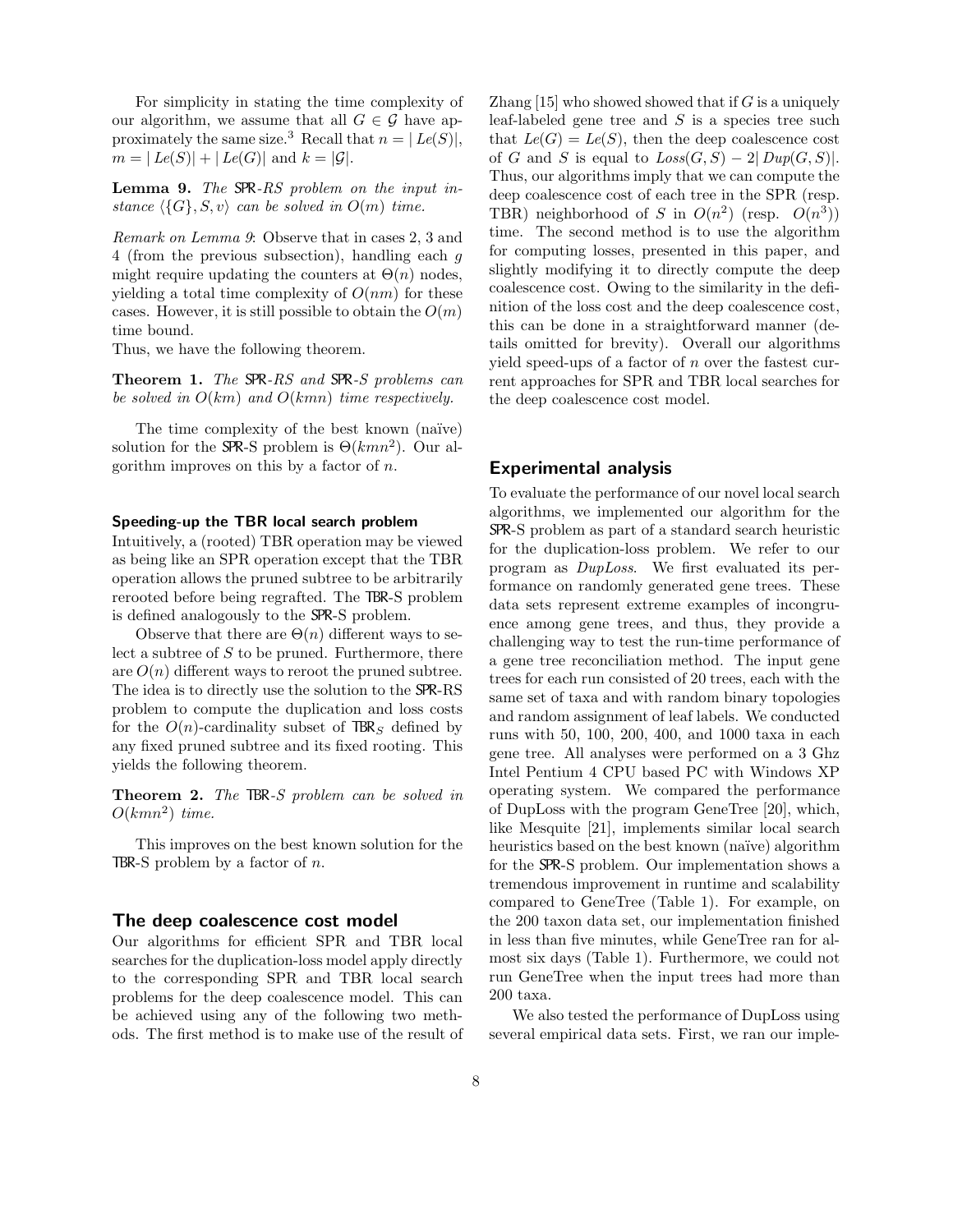mentation on the 8-taxon, 106-gene yeast data set of Rokas et al. [30], and the 8-taxon, 268-gene Apicomplexan data set of Kuo et al. [31]. For the yeast data set, we made the gene trees using maximum likelihood implemented in RAxML [32], and for the Apicomplexan data set, we used the gene trees included as supplemental data [31]. Tree searches for both data sets finished within one second, and the topologies were consistent with the unrooted species trees presented in each study. Finally, we ran our implementation on a plant data set consisting of 18, 896 gene trees from 136 taxa, previously used in a gene tree reconciliation analysis based on duplications only [33]. Although this is among the largest data sets used in a gene tree reconciliation analysis, our heuristic finished in approximately 24 hours, and the resulting species tree was consistent with the general consensus of plant relationships. DupLoss is freely available upon request.

## **Discussion**

The novel algorithms presented in this paper enable GTP analyses that incorporate gene duplications and losses as well as deep coalescence on a scale that is impossible with previous implementations. Whereas most phylogenetic analyses only use data from putative orthologs, the duplication-loss model allows one to incorporate data from large gene families into phylogenetic analysis, and it does not depend on the accuracy of orthology estimates. Incorporating deep coalescence events may be critical when there is a history of rapid speciation, and these evolutionary scenarios represent many of the most difficult, and interesting, phylogenetic problems.

Previous advances in GTP heuristics for the duplication cost problem [22, 23, 34, 35], that is, calculating the species tree based on the number of duplications only without considering losses, have enabled promising phylogenetic analyses of extremely large data sets (e.g., 136 taxa and 18, 896 genes in [33]). With partial sequence data, it is difficult, if not impossible, to distinguish losses from missing sequence data. Thus, it has been argued that the duplication only reconciliation cost is more appropriate than the duplication-loss cost when analyzing incomplete data sets (e.g., [36]). However, with the rapid accumulation of complete genome sequences, the duplication-loss problem provides a more complete model of evolution than the duplication problem. Similarly, there has been much recent interest in the deep coalescence problem (e.g., [14]), but it has not been applied to large data sets due to a lack of efficient heuristics.

While GTP has been effective on small data sets (see review in [36]), its performance in general is relatively uncharacterized, largely due to the lack of fast implementations. The parsimony approach minimizes the number of evolutionary events that are counted, and therefore, it may not be appropriate when genes exhibit high rates of duplication and loss or deep coalescence events. In such cases, inferring the species tree based on a likelihood model of gene evolution may be more appropriate. Still, likelihood methods are often computationally burdensome, and the computational difficulties are compounded by the extremely large data sets that are an inherent part of genome-scale analysis. The algorithms in this paper provide a pragmatic solution to the problem of addressing complex processes of evolution on enormous data sets in a phylogenetic analysis.

## Competing interests

The authors declare that they have no competing interests.

## Authors' contributions

MSB was responsible for algorithm design and program implementation, and wrote major parts of the paper. JGB performed the experimental evaluation and the analysis of the results, and contributed to the writing of the manuscript. OE supervised the project and contributed to the writing of the paper. All authors read and approved the final manuscript.

## Acknowledgements

This work was supported in part by NSF grants 0334832 and 0830012. In addition, MSB was supported in part by a postdoctoral fellowship from the Edmond J. Safra Bioinformatics program at Tel-Aviv university.

#### References

1. Maddison WP: Gene Trees in Species Trees. *Systematic Biology* 1997, 46:523–536.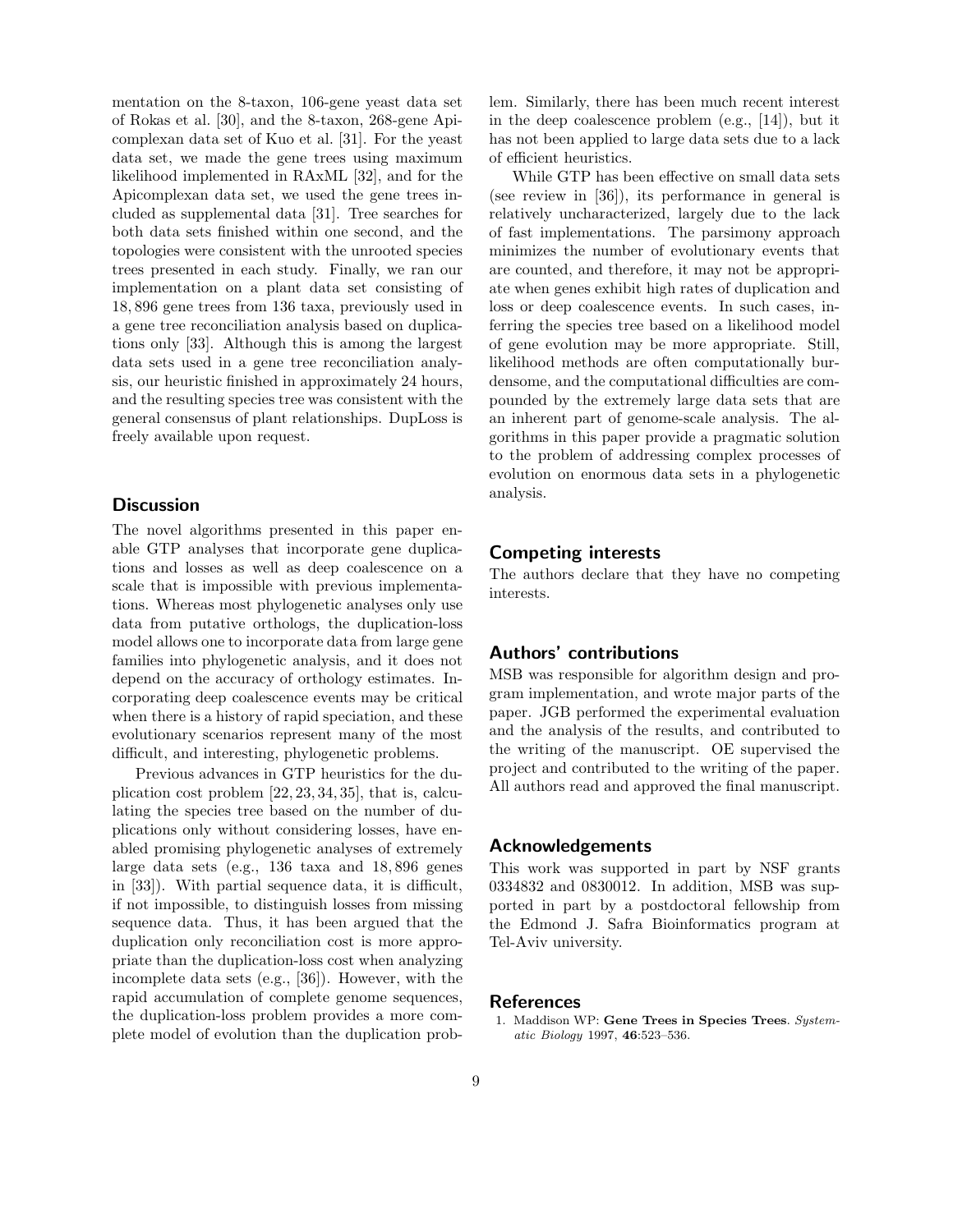- 2. Degnan JH, Rosenberg NA: Discordance of Species Trees with Their Most Likely Gene Trees. *PLoS Genetics* 2006, 2(5):e68.
- 3. Goodman M, Czelusniak J, Moore GW, Romero-Herrera AE, Matsuda G: Fitting the gene lineage into its species lineage. A parsimony strategy illustrated by cladograms constructed from globin sequences. *Systematic Zoology* 1979, 28:132–163.
- 4. Page RDM: Maps between trees and cladistic analysis of historical associations among genes, organisms, and areas. *Systematic Biology* 1994, 43:58–77.
- 5. Guigó R, Muchnik I, Smith TF: Reconstruction of Ancient Molecular Phylogeny. *Molecular Phylogenetics and Evolution* 1996, 6(2):189–213.
- 6. Mirkin B, Muchnik I, Smith TF: A Biologically Consistent Model for Comparing Molecular Phylogenies. *Journal of Computational Biology.* 1995, 2(4):493– 507.
- 7. Eulenstein O, Vingron M: On the equivalence of two tree mapping measures. *Discrete Applied Mathematics* 1998, 88:101–126.
- 8. Hallett MT, Lagergren J: New algorithms for the duplication-loss model. In *RECOMB* 2000:138–146.
- 9. Bonizzoni P, Vedova GD, Dondi R: Reconciling a gene tree to a species tree under the duplication cost model. *Theor. Comput. Sci.* 2005, 347(1-2):36–53.
- 10. Górecki P, Tiuryn J: DLS-trees: A model of evolutionary scenarios. *Theor. Comput. Sci.* 2006, 359(1- 3):378–399.
- 11. Durand D, Halldórsson BV, Vernot B: A Hybrid Micro-Macroevolutionary Approach to Gene Tree Reconstruction. *Journal of Computational Biology.* 2006, 13(2):320–335.
- 12. Chauve C, Doyon JP, El-Mabrouk N: Gene Family Evolution by Duplication, Speciation, and Loss. *Journal of Computational Biology.* 2008, 15(8):1043– 1062.
- 13. Chauve C, El-Mabrouk N: New Perspectives on Gene Family Evolution: Losses in Reconciliation and a Link with Supertrees. In *RECOMB* 2009:46–58.
- 14. Maddison WP, Knowles LL: Inferring Phylogeny Despite Incomplete Lineage Sorting. *Systematic Biology* 2006, 55:21–30.
- 15. Zhang L: Inferring a Species Tree from Gene Trees under the Deep Coalescence Cost. In *RECOMB* 2000:192–193.
- 16. Than C, Nakhleh L: Species tree inference by minimizing deep coalescences. *PLoS Computational Biology* 2009, 5(9):e1000501.
- 17. Ma B, Li M, Zhang L: From Gene Trees to Species Trees. *SIAM J. Comput.* 2000, 30(3):729–752.
- 18. Bordewich M, Semple C: On the computational complexity of the rooted subtree prune and regraft distance. *Annals of Combinatorics* 2004, 8:409–423.
- 19. Chen D, Eulenstein O, Fernández-Baca D, Burleigh JG: Improved Heuristics for Minimum-Flip Supertree Construction. *Evolutionary Bioinformatics* 2006, 2:347–356.
- 20. Page RDM: GeneTree: comparing gene and species phylogenies using reconciled trees. *Bioinformatics* 1998, 14(9):819–820.
- 21. Maddison WP, Maddison D: Mesquite: a modular system for evolutionary analysis. Version 2.6. http://mesquiteproject.org 2009.
- 22. Bansal MS, Burleigh JG, Eulenstein O, Wehe A: Heuristics for the Gene-Duplication Problem: A  $\Theta(n)$ Speed-Up for the Local Search. In *RECOMB* 2007:238–252.
- 23. Bansal MS, Eulenstein O: An  $\Omega(n^2/\log n)$  Speed-Up of TBR Heuristics for the Gene-Duplication Problem. *IEEE/ACM Transactions on Computational Biology and Bioinformatics* 2008, 5(4):514–524.
- 24. Liu L, Pearl DK: Species Trees from Gene Trees: Reconstructing Bayesian Posterior Distributions of a Species Phylogeny Using Estimated Gene Tree Distributions. *Systematic Biology* 2007, 56(3):504–514.
- 25. Kubatko LS, Carstens BC, Knowles LL: STEM: species tree estimation using maximum likelihood for gene trees under coalescence. *Bioinformatics* 2009, 25(7):971–973.
- 26. An´e C, Larget B, Baum DA, Smith SD, Rokas A: Bayesian Estimation of Concordance Among Gene Trees. *Mol. Biol. Evol.* 2007, 24(7):1575.
- 27. Arvestad L, Berglund AC, Lagergren J, Sennblad B: Bayesian gene/species tree reconciliation and orthology analysis using MCMC. In *ISMB (Supplement of Bioinformatics)* 2003:7–15.
- 28. Äkerborg O, Sennblad B, Arvestad L, Lagergren J: Simultaneous Bayesian gene tree reconstruction and reconciliation analysis. *Proceedings of the National Academy of Sciences* 2009, 106(14):5714–5719.
- 29. Bansal MS: Algorithms for efficient phylogenetic tree construction. *PhD thesis*, Iowa State Univ. 2009.
- 30. Rokas A, Williams BL, King N, Carroll SB: Genomescale approaches to resolving incongruence in molecular phylogenies. *Nature* 2003, 425:798–804.
- 31. Kuo CH, Wares JP, Kissinger JC: The Apicomplexan Whole-Genome Phylogeny: An Analysis of Incongruence among Gene Trees. *Mol. Biol. Evol.* 2008, 25(12):2689–2698.
- 32. Stamatakis A: RAxML-VI-HPC: maximum likelihood-based phylogenetic analyses with thousands of taxa and mixed models. *Bioinformatics* 2006, 22(21):2688–2690.
- 33. Burleigh JG, Bansal MS, Eulenstein O, Hartmann S, Wehe A, Vision TJ: Genome-scale phylogenetics: inferring the plant tree of life from 18,896 discordant gene trees. *Systematic Biology, In press*.
- 34. Bansal MS, Eulenstein O, Wehe A: The Gene-Duplication Problem: Near-Linear Time Algorithms for NNI-Based Local Searches. *IEEE/ACM Transactions on Computational Biology and Bioinformatics* 2009, 6(2):221–231.
- 35. Wehe A, Bansal MS, Burleigh JG, Eulenstein O: Dup-Tree: a program for large-scale phylogenetic analyses using gene tree parsimony. *Bioinformatics* 2008, 24(13).